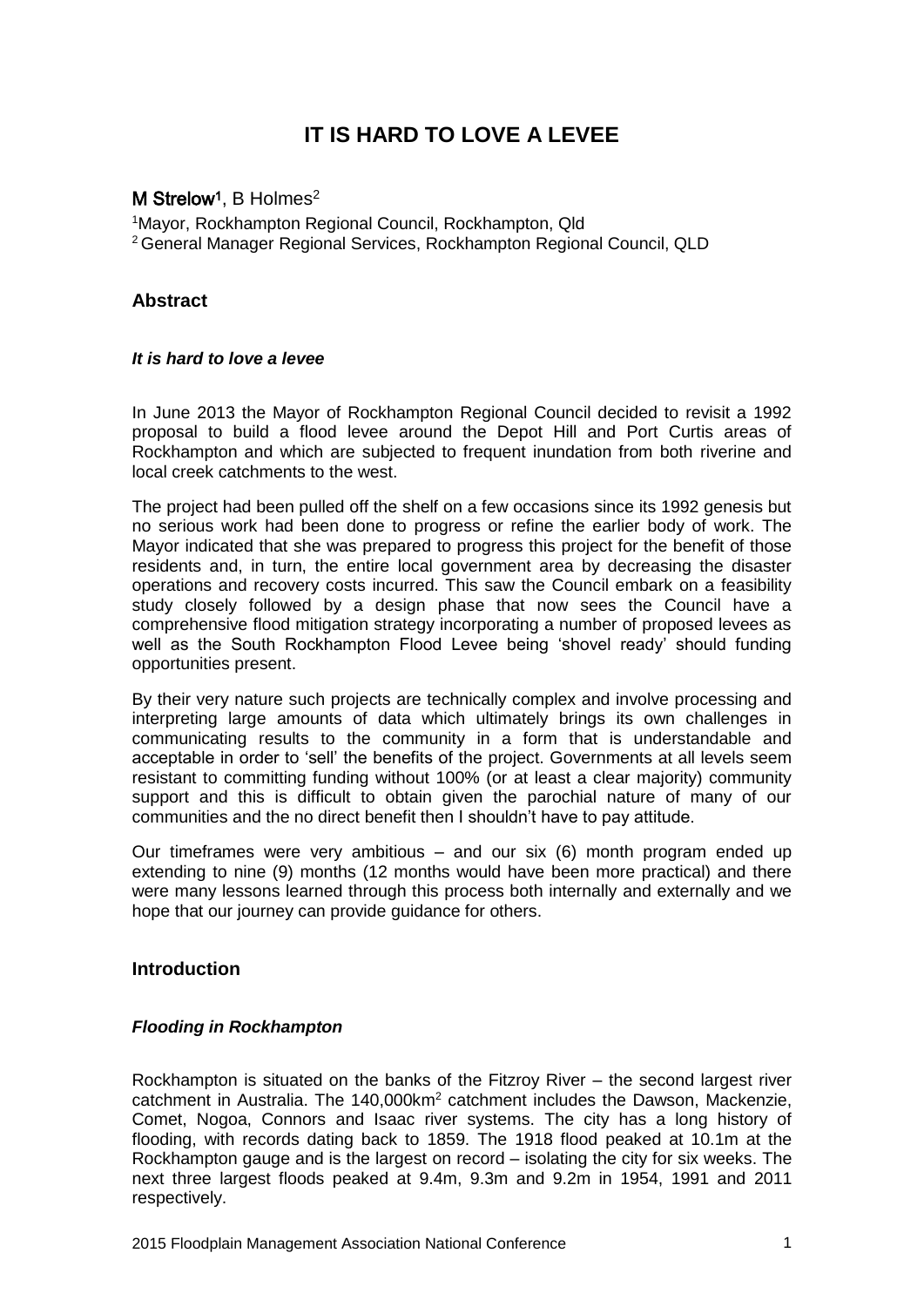Unlike most urban centres in Queensland, flooding in Rockhampton is characterised by extended flood peaks that persist for weeks rather than days. The duration of flooding increases both the economic and social impacts on the Region.

The 2011 flood wreaked devastation on Rockhampton and isolated the city by cutting all road, rail and fixed-wing air access. The flood waters closed the Bruce and Capricorn Highways for 13 days, not only affecting residents and businesses in and around Rockhampton but also severing critical supply lines to and from 750,000 people in North Queensland.

Approximately 5,311 properties across the Rockhampton Region were damaged including more than 2,800 residential properties, 500 commercial and industrial properties, and critical community facilities.

# *Flood Management Strategy*

The Fitzroy River is a key feature and important resource for our Region. Our local area also features a number of significant creek catchments, many of which provide an attractive natural backdrop for urban areas. While we enjoy the benefits of our rivers, creeks and catchments, they are also subject to periodic flooding. The result can have devastating impacts on people, property and the local economy.

Council and the community have a central role in planning and responding to flood events. The objective for Council is to continue to improve and expand our community's resilience to natural disasters.

Improving flood risk management takes considerable time, cooperation and financial resources. Council is committed to working through these essential processes both in the short and long term. Flood planning and responses will evolve and improve over time and progressively lead to a more flood resilient community.

The Flood Management Strategy outlines how Rockhampton Regional Council intends to work toward improving community resilience and better respond to flooding in the future. We must employ a combination of measures including land use planning, building controls, flood management infrastructure, early warning systems, community awareness and fine tuned emergency management protocols.

Council's role in flood management involves:

- **•** Development Control: Ensuring development is appropriately located and is resilient to flood hazards;
- **•** Resilient Infrastructure: Developing and maintaining flood mitigation infrastructure and infrastructure resilient to flooding;
- **•** Building Community Awareness: Ensuring that flood impacts are understood and flood information is available; and
- **•** Disaster Planning and Management: Achieving a balance of prevention, preparedness, response and recovery.

# *Project Description*

# **What is proposed**

Given recent weather patterns and climate forecasts, Rockhampton will suffer from serious flooding again and perhaps more frequently and there is a clear and compelling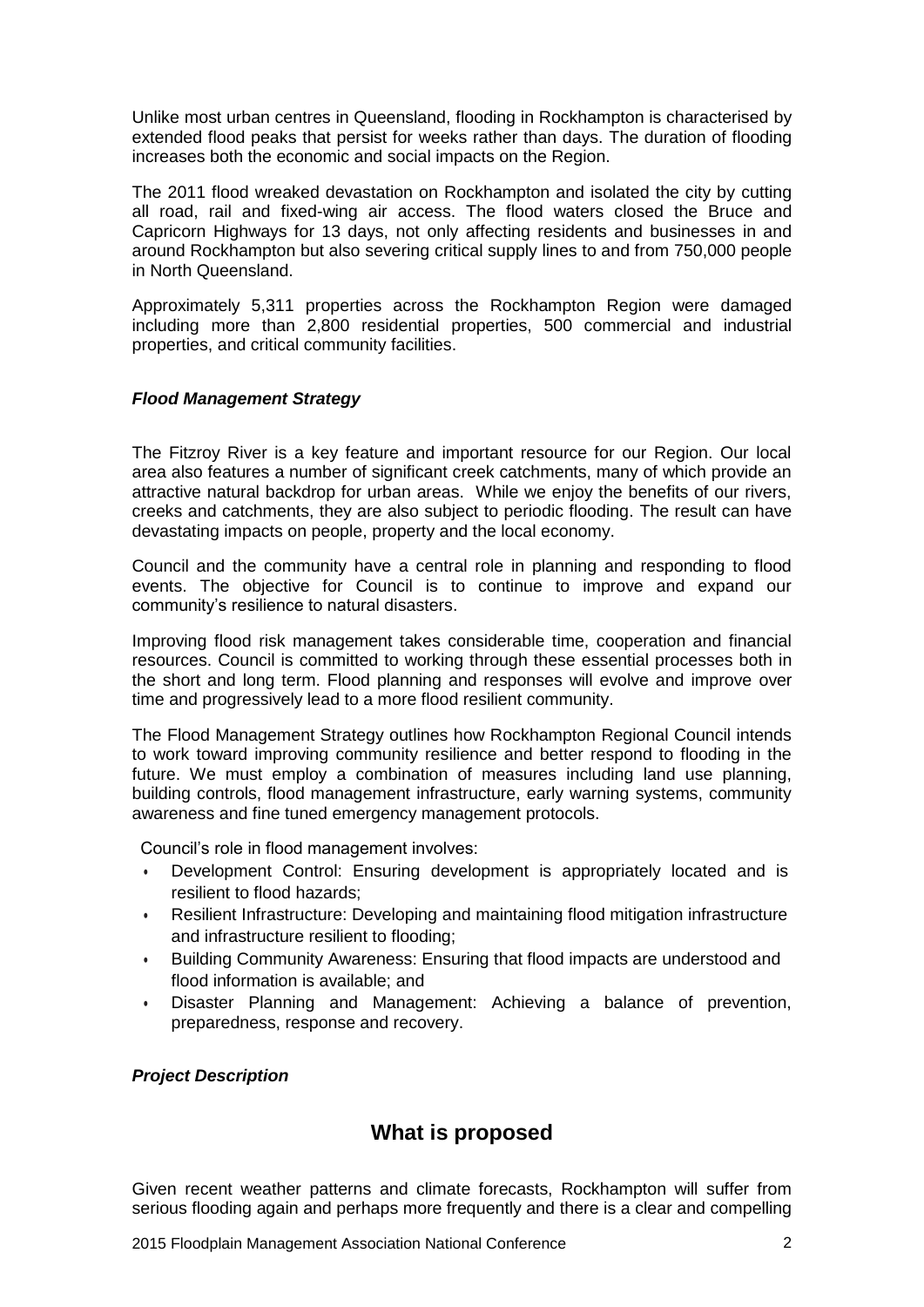case for a flood levee in Rockhampton. A levee would significantly reduce the threat to lives and the risk to private property and public infrastructure, and reduce the debilitating and enduring economic impacts of flooding.

Rockhampton needs to be proactive in mitigating the impacts of flooding. It is clear that a flood levee will protect thousands of homes and businesses, and reduce damage to infrastructure during significant flood events.

There is evidence that centres such as Tamworth, Goondiwindi and Launceston are reaping the benefits of levee banks. Experience in these centres show the costs have been returned several times over in negating the need for flood repair and recovery works.

The South Rockhampton Flood Levee was first identified in the Rockhampton Flood Management Study 1992, in which a range of flood mitigation options were evaluated.

This comprehensive analysis of flood mitigation options, undertaken in 1992, identified the South Rockhampton Flood Levee as providing the most cost effective solution. Flood modelling of the levee was updated in 2011 and 2014 and confirmed that whilst it will have some impacts on the surrounding floodplain these impacts were limited.

The levee will increase the flood immunity of the Bruce Highway through South Rockhampton and remove the need to raise parts of Lower Dawson Road (Bruce Highway), which starts to be inundated at a flood gauge height of just 8.0 metres – equivalent to a 10 year flood. Raising this 1.5 km section of Lower Dawson Road is estimated in the Fitzroy River Floodplain and Road Planning Study 2011 to cost between \$35 million and \$40 million.

Updated estimates indicate the South Rockhampton Flood Levee will cost \$50-60 million.

The renewed emphasis by all levels of governments on flood mitigation following major flooding in 2011 and 2013, combined with the technical assessments undertaken and a unique combination of benefits generated from the proposed South Rockhampton Flood Levee, provide a real opportunity to move from planning to detailed design and delivery of this project.

A number of projects under way and planned for the Bruce Highway will improve access to Rockhampton when future flooding occurs. The South Rockhampton Flood Levee will provide the final link in keeping the Bruce Highway into and through Rockhampton open.

The South Rockhampton Flood Levee will be 7.2km long, running from the Rockhampton CBD to the Bruce Highway at Upper Dawson Road. It will primarily be constructed as an earth embankment with flood gates and pumps to accommodate internal drainage. It will be constructed to provide 1% AEP flood immunity and protect an area of 724 hectares.

The levee will be largely constructed as an earth embankment. It will be designed and constructed to protect the area inside the levee from flooding from the Fitzroy River. The levee will be fitted with flood gates that will be open when the river is not in flood to allow local rainfall events to drain normally.

The levee will provide necessary improvements to the flood immunity of the Bruce Highway through Rockhampton, protect critical infrastructure and reduce public health and environmental risks, protect highly vulnerable communities, substantially mitigate the commercial and economic impacts of flooding in the protected area, and presents potential urban renewal opportunities.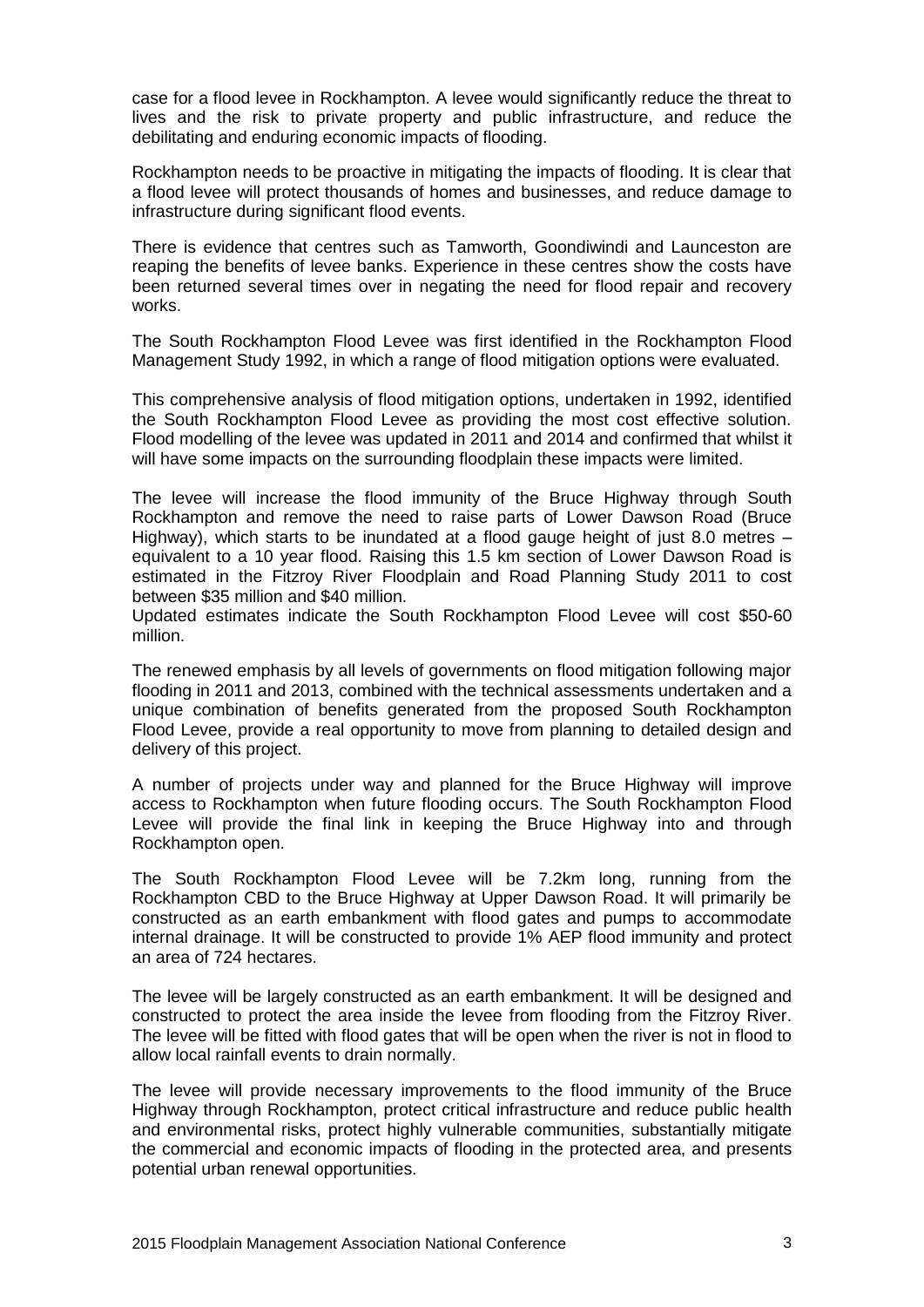# **The Benefits**

The South Rockhampton Flood Levee will:

- Protect 1,500 properties including 1,000 dwellings, 350 commercial and 150 rural properties;
- Protect private property, public infrastructure and community facilities:
- Reduce direct flood damage by \$1 million per annum and deliver a benefit cost ratio of 1.33 based on this saving alone;
- Lead to substantial insurance cost savings for residents and businesses;
- Mitigate the impact of flooding on business operations, revenue and 3,000 jobs;
- Reduce public health and safety risks associated with flooding;
- Ease the financial and emotional burden of flooding on a socioeconomically disadvantaged community;
- Offset \$40 million in works remaining to flood proof the Bruce Highway through Rockhampton;
- Mitigate the substantial impacts to the Central and North Queensland economy of flooding of the Bruce Highway (estimated to be \$80.7 million from the 2011 flood);
- Provide a pedestrian and cycle link between the Rockhampton CBD and Botanic Gardens; and
- Provide urban renewal opportunities close to the CBD.

# **Flood Modelling**

Basecase simulations were completed for various flood events to assess flood behaviour prior to construction of the SRFL. Maps showing the peak depths and flood extents, peak water surface elevations, peak velocity and peak hazard for the Basecase simulations were included in a Hydraulic Assessment Report (Volume 2). The Basecase simulations incorporated recent floodplain infrastructure, notably the Yeppen North and Yeppen South projects on the Bruce Highway.

The final levee alignment, configuration and crest levels were developed and further optimised through a comprehensive design and consultation process, including workshops with Council and other key stakeholders. The levee alignment and levels were represented in the TUFLOW Developed Case model and various design event simulations were completed.

Further detailed hydraulic analysis was carried out in order to demonstrate the viability of the SRFL, the likely hydraulic impacts and the hydraulic parameters required for civil and structural detailed design activities.

A number of design flood events were simulated and impacts were summarised for each. Design flood events included the 5% AEP, 2% AEP, 1% AEP, 0.5% AEP, 0.2% AEP, 0.1% AEP, 0.01% AEP and Probable Maximum Flood.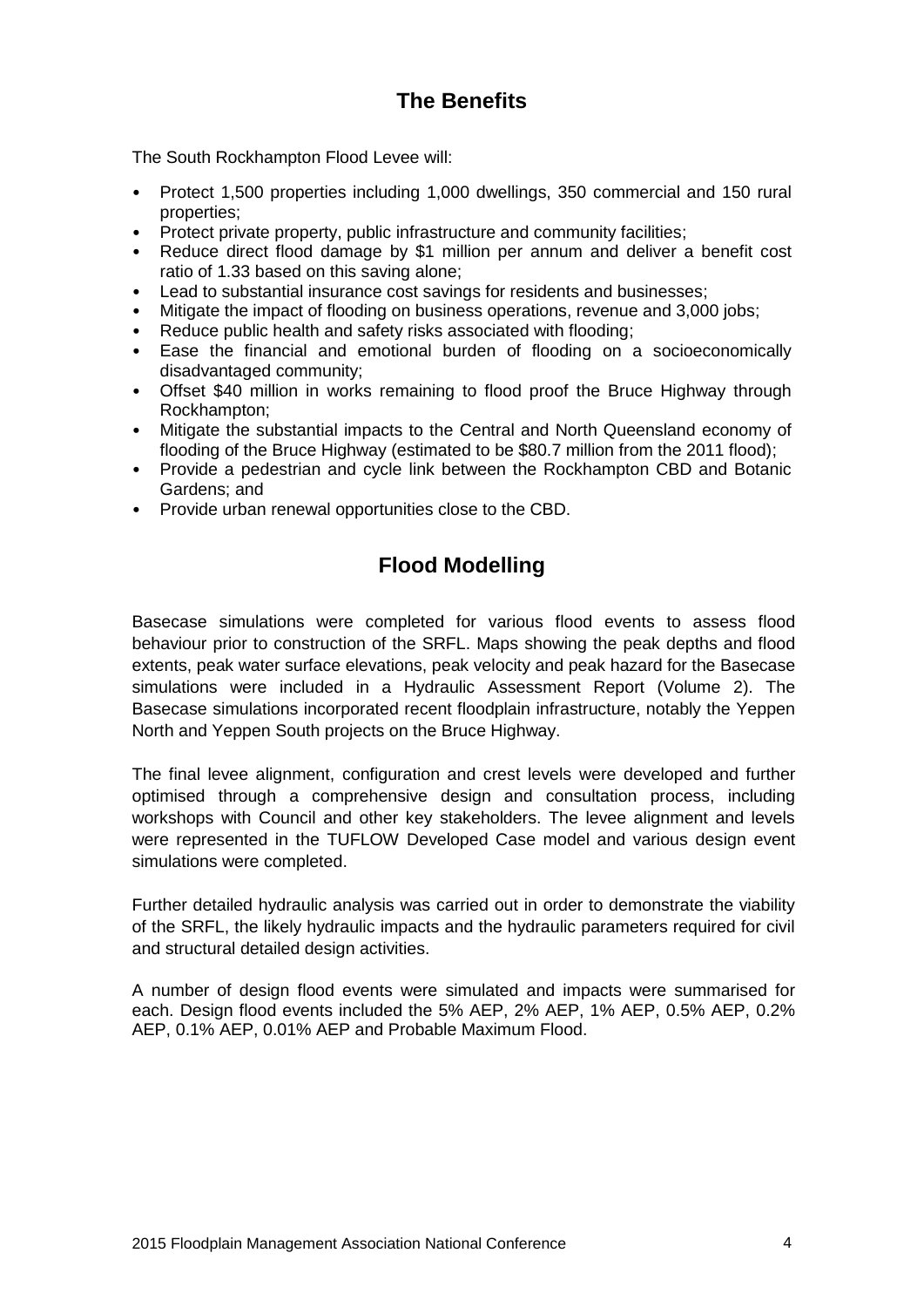# **Elements**

Due to the complex nature of the project an integrated proactive methodology was used with four main elements. These are detailed below.

#### *Build awareness of the proposed South Rockhampton Flood Levee*

It was fundamental to the engagement of the community that communications would be undertaken regularly, in line with milestones and when relevant information was available.

Initially in July 2013 information was provided to landholders who were considered may be directly impacted by the levee explaining the proposal, the necessary investigations that would take place and a designated contact at Council to discuss any matters or concerns.

A broader awareness campaign was initiated shortly after that focused on what was being proposed, why it was being proposed, where it would be, and what it would protect. To communicate this full/half/quarter page newspaper advertisements were undertaken through the local newspaper, all schools across the region were sent the same information for their newsletters, Regional Voice (on line consultation) members were sent regular information, various local newsletters were provided with ongoing information, media releases were completed and all information was made available through Council's website. This campaign ran from July to December 2013.

In December 2013, the tender was awarded for the South Rockhampton Flood Levee feasibility study. A refocus of the awareness campaign was completed to align itself to when important information would be available from the project team and to build understanding of the proposed flood levee as numerous elements of the project were complex.

## *Build understanding of the proposed South Rockhampton Flood Levee*

A regular gets the facts type of communication was initiated in early 2014 to try and explain numerous elements of the project that were complex. Newspapers and school newsletters were the main message delivery mechanisms.

Once the project team were confident the proposed South Rockhampton Flood Levee was feasible, two main engagement mechanisms were used to further build understanding, the first an interactive Open Day and secondly a comprehensive communication campaign.

*The South Rockhampton Flood Levee Open Day* was held on the 10 May 2014 with approximately 800 residents attending the event at Littler-Cum-Ingham Park, Rockhampton City. The Open Day was established with 12 information stations that ranged from "where the water will go", "how will it operate", "can we build on a floodplain" all the way to "build your own levee" interactive display. Community members could interact and ask questions of the project team across various disciplines.

The comprehensive communications campaign – "*Let's fix major flooding"* was initiated to build understanding across the entire Region, this consisted of:

 Two *"Let's fix major flooding"* TV advertisements across stations Channel 7, Channel 9 and Channel 10. One advertisment explained what it was, what it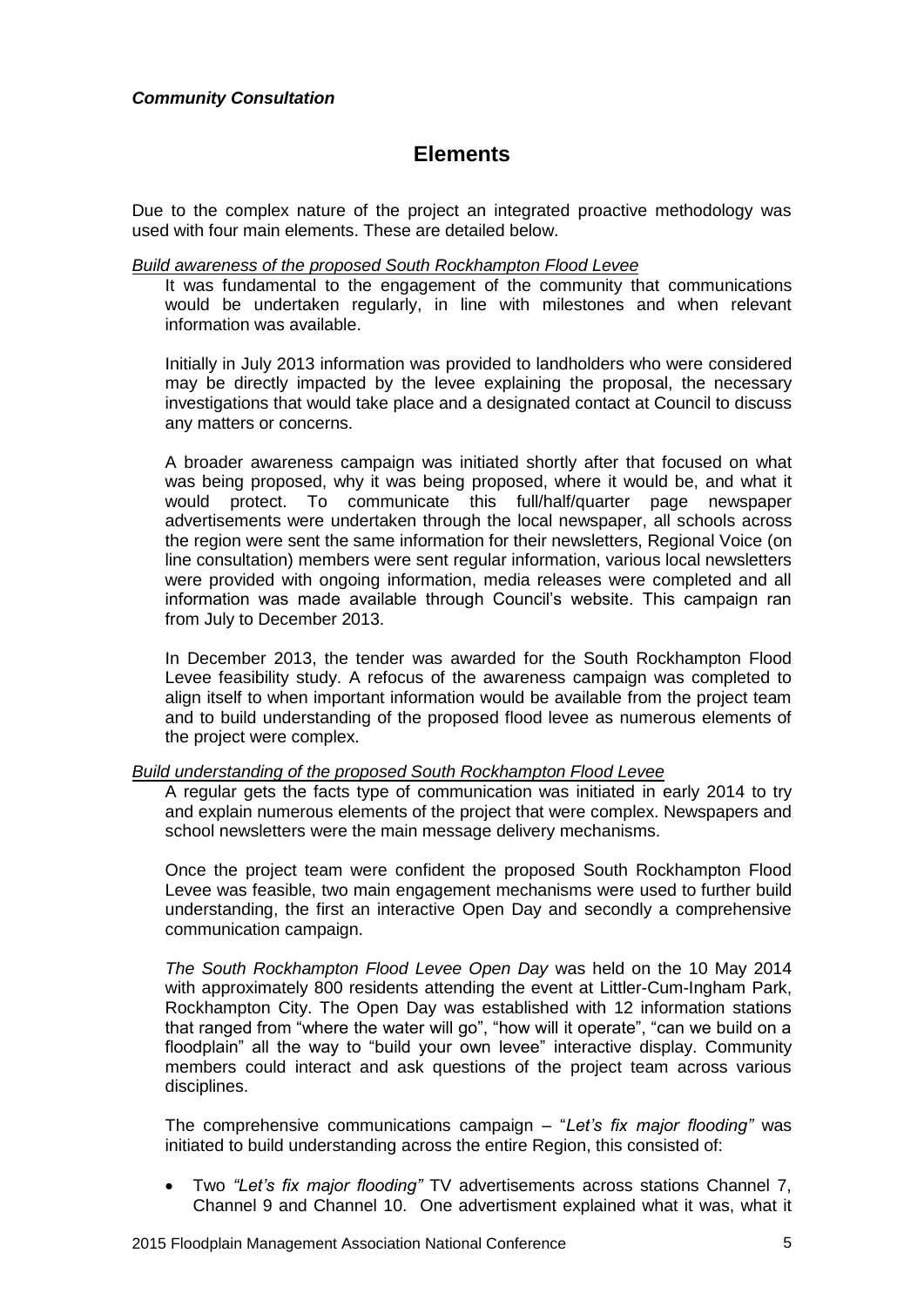protected, and at a high level where the water went. The second advertisement focused on where it was, and community places that would be protected by the levee. Total TV spots was 772, total average rating points for the advertisements was 1,361 which translates into the community being reached at least 13.6 times across this campaign.

 Two *"Let's fix major flooding"* brochures sent to every household in the region (2 x 33,100). The first brochure outlined the key elements of the business case for the proposed levee, and the second focused on the design and operation of the flood levee itself.

All information to help build understanding was also placed onto Council's website, this included maps, diagrams and animations of where the water goes (with and without the levee).

#### *Provide for a community conversation*

A variety of techniques were used to help provide a community conversation throughout the engagement. These included:

 Landholder engagements with those directly outside the levee (N=230 landholders) on the Yeppen floodplain. Council proactively engaged landholders outside the levee since July 2013. It was decided that any landholder that may have 7cm or more additional flood water on their property would be in this group and would be engaged more directly. Note that all of these were generally rural properties that would have been already wet in a riverine flood.

In total, seven updates were sent at regular intervals providing key information on the project. Also invitations to one-on-one meetings were communicated with over 90 meetings or telephone conversations undertaken by Council. The consultant also undertook meetings with landholders along the levee alignment, 10 meetings were undertaken in total by the consultant.

- The Community Engagement Register had been undertaken since July 2013. This register was an opt-in engagement mechanism where residents could complete questions, leave their comments and request contact be made to discuss. In total, 166 comments were provided.
- The Mayor undertook numerous community conversations via social media and radio. Also the Mayor held numerous information sessions at various points throughout the project, these included the *Flood Management Strategy* presentation undertaken with Ian Dinham (Chairman, FMA), numerous local leaders information sessions, and also locality based sessions.

#### *Understand whether the community supports the proposal*

To understand whether the community supported the proposal two surveys were completed.

**Survey of landholders that will pay a special charge per year within the levee** Landholders that would be required to pay a regular special charge to help fund the construction and the ongoing operation of the levee were sent a survey asking whether they supported the construction of the levee on the basis that they would be required to pay a certain amount each year. This was sent to owners of 1000 assessable properties within the defined area from the start of May and ended at the start of June.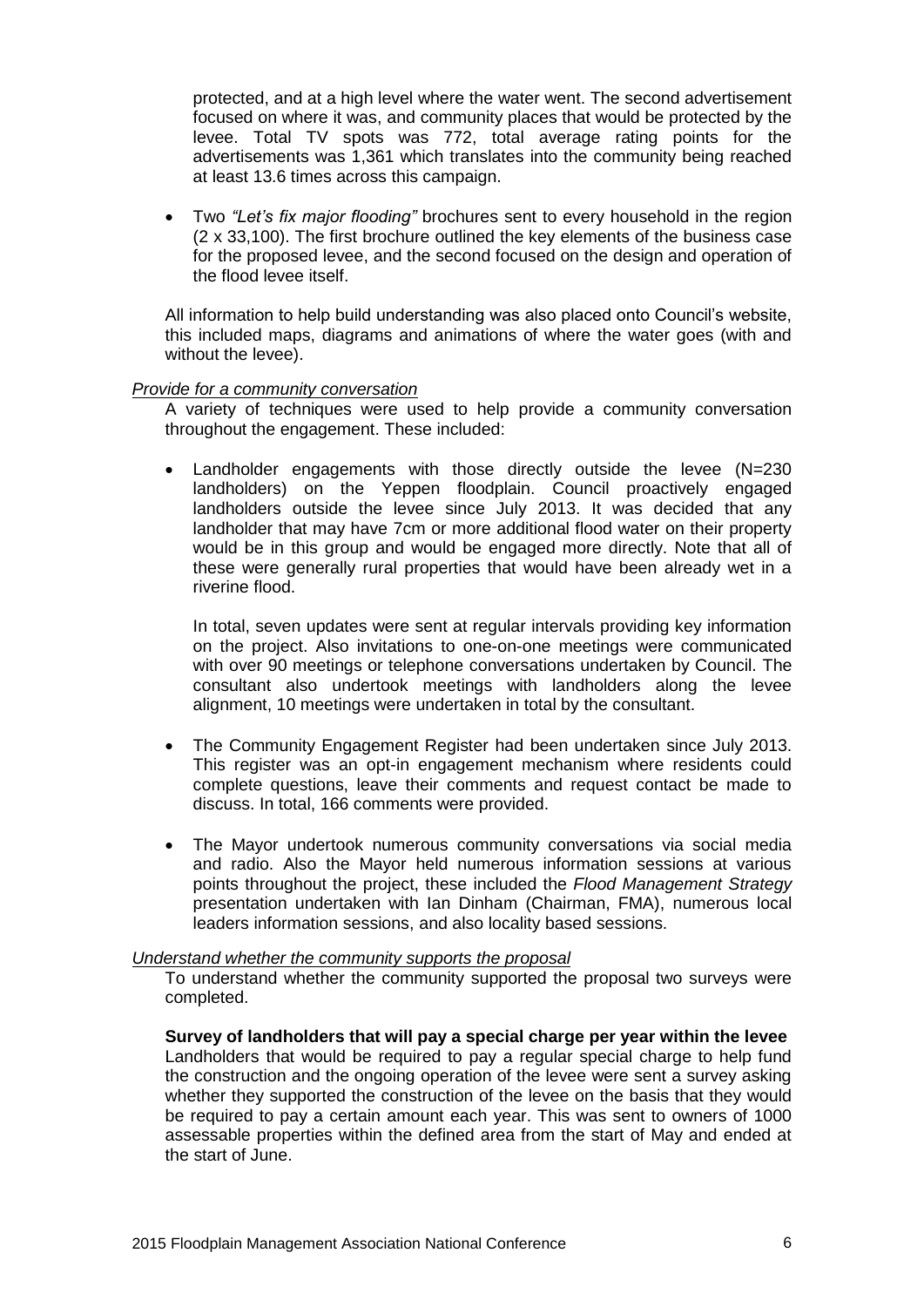### **Random telephone survey of Rockhampton Regional Council area**

In total, 423 random telephone surveys were independently completed by CQUniversity. The sample collected was based on obtaining a statistical level of confidence with a random stratified cross section of the Rockhampton Region according to the ABS Census demographics collected in 2011 based on location, age and home tenure. The key questions asked in this survey were if community members supported the concept of the levee irrespective of how it was funded "AND" whether they supported the levee if the main proportion of it was funded by those that would benefit.

# **Findings**

### *Survey of landholders that will pay a special charge per year within the levee*

This survey essentially asked one question, that being; based on the fact that a special charge was to be paid each year for 20 years by the property owner if the proposed levee was built would they support the construction. This was sent to owners of 1000 assessable properties within the defined area in 8 May 2014 and fieldwork ended early June 2014. The defined area was the traditional Q100 flood inundation area that would be protected from a 1% AEP flood event by the proposed South Rockhampton Flood Levee. It was determined that if a landholder received more benefit from the proposed levee, then the amount of the special charge should reflect this, also a difference between residential and commercial properties was established.

There were five different rating categories which had a proposed annual special charge:-

- Residential 2% AEP \$150 per year,
- Residential 1% AEP \$80 per year,
- Non-residential 5% AEP \$500 per year,
- Non-residential 2% AEP \$400 per year, and
- Non-residential 1% AEP \$300 per year.

The surveys sent reflected the special charge that would be required to pay for each assessable property that a landholder owned.

At the due date (6 June 2014), 467 responses had been received from 1000 assessable properties. This represented a 46.7% response rate and a confidence level of 95% +/- 3.31% - a strong response and confidence rate. The results showed that 64.2% supported the construction of the flood levee.

Across residential and commercial properties there was the following support:

- Residential in the 2% AEP and 1% AEP flood area 64.8% support
- Special charge of \$80 or \$150 per year respectively
- Commercial in the 5% AEP, 2% AEP or 1% AEP flood area 62.3% support
- Special charge of \$500, \$400 or \$300 per year respectively

#### *Random telephone survey of Rockhampton Regional Council area*

The independent telephone survey was completed by CQUniversity's Population Research Laboratory (PRL) and was to understand the community's perception of the proposal.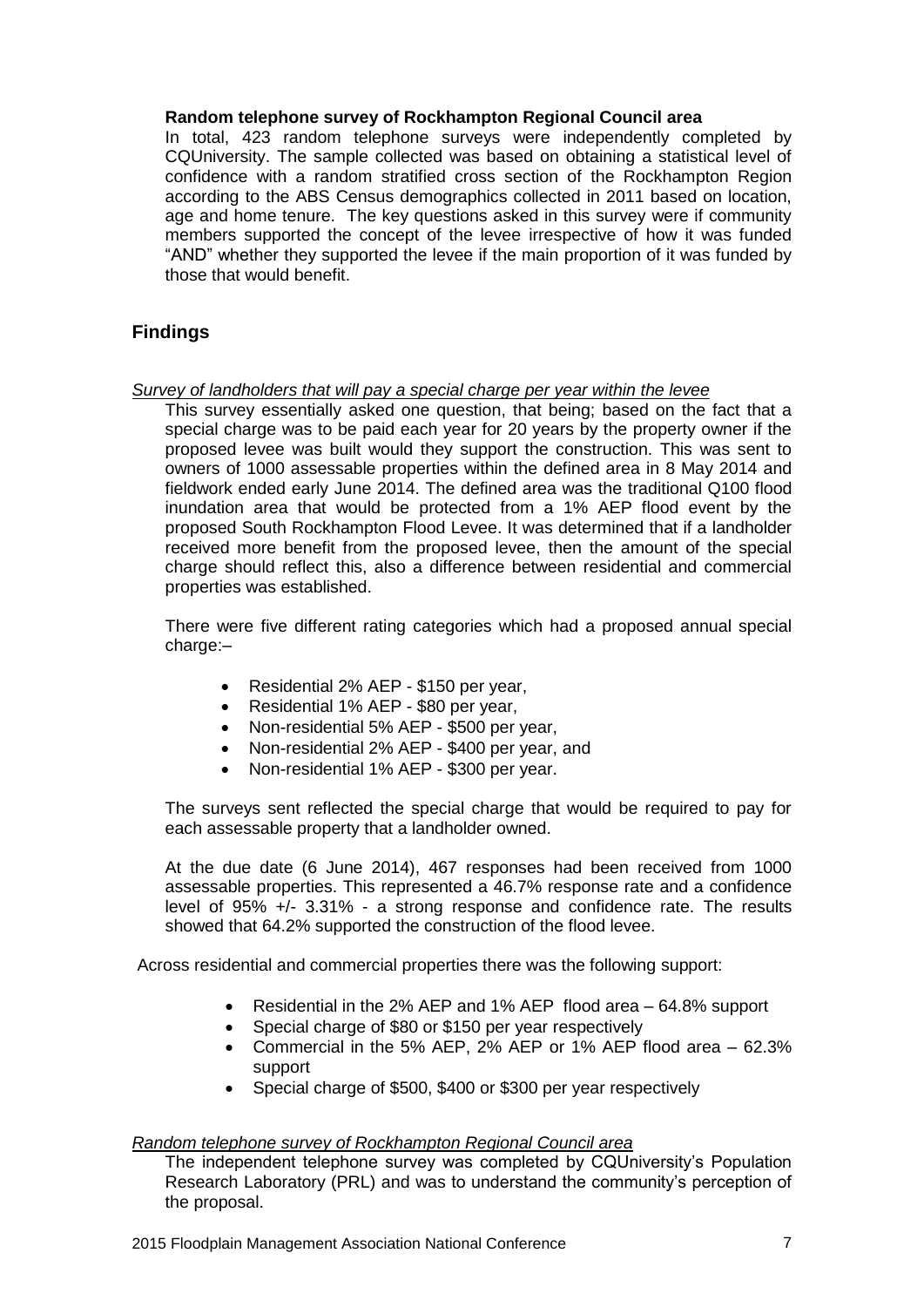To guide the number of respondents required for the sample a confidence level calculation was completed. A sample that had a confidence level of 95% with a confidence interval of +/- 5% on a population of 82,551 was used. This calculation indicated a sample of 382 was required. To ensure that this sample was broadly representative of the Rockhampton Region, other quota control mechanisms were used to broadly match the Australia Bureau of Statistics representation of the Region such as location, age and home tenure.

In total, 423 random telephone surveys were independently completed by CQUniversity with demographics being broadly representative of the community with a slight skew towards older persons, those that own property in the Region and those persons that lived in North Rockhampton.

#### *Key results*

Two key questions were asked to understand the level of community support:

Question: Would you support the flood levee irrespective of how Council funded its share of the cost of the levee?

Question: Would you support the levee if Council's cost was primarily paid for by those that have property inside the levee, with all other ratepayers contributing around \$10 from the general rate?

By condensing these two questions together, support for the levee can be understood.

| <b>Answers condensed</b>   | <b>Number</b> | Percentage |       |
|----------------------------|---------------|------------|-------|
| Support both options       | 98            | 23.2%      |       |
| Support one of the options | 178           | 42.1%      | 65.3% |
| Support neither option     | 106           | 25.1%      |       |
| Unsure/unsupportive        |               | 9.6%       | 34.7% |

#### **Awareness**

Question: Are you aware of the proposed South Rockhampton Flood Levee?

Analysis: An exceptionally high level of awareness (96.5%) of the proposed South Rockhampton Flood Levee. Those that did not know or were unsure came predominantly from North Rockhampton.

Question: Are you aware that the Rockhampton Regional Council is investigating infrastructure options to mitigate flooding for other areas in/around North Rockhampton?

Analysis: The percentage of unawareness (37.1%) tended to be across all demographic groups including those living in North Rockhampton.

#### *The benefits and opportunities*

Questions were asked of all respondents on their views of potential benefits and opportunities the South Rockhampton Flood Levee could provide to the Region.

As can be seen in the following table the themes of reducing damage and reducing disruptions were the main benefits seen by community members.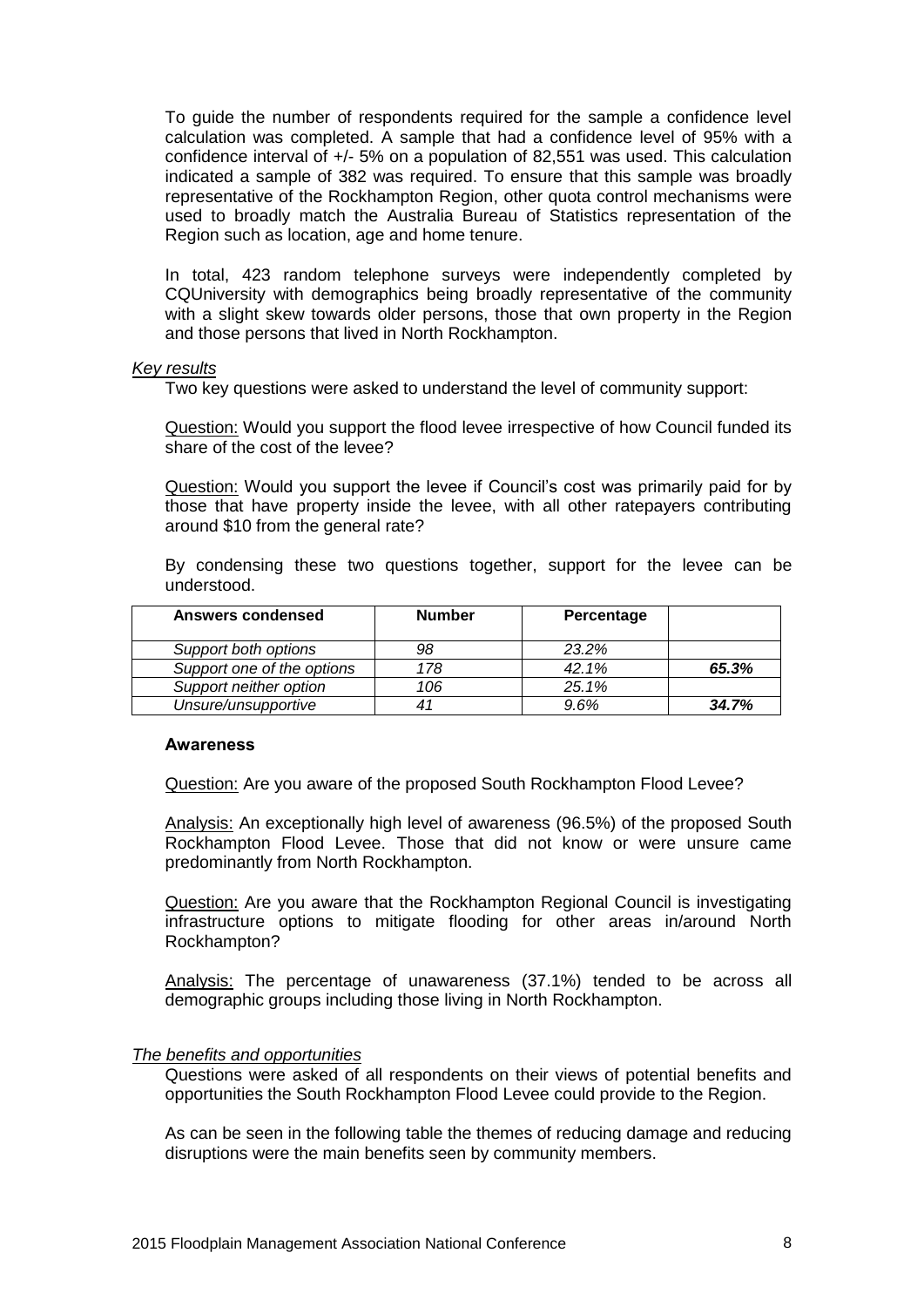| Views on the potential benefits of the South Rockhampton Flood Levee |       |  |
|----------------------------------------------------------------------|-------|--|
| <b>Benefits</b>                                                      | Agree |  |
| Reduce damage to the city                                            | 71.9% |  |
| Help protect roads and infrastructure                                | 70.0% |  |
| Reduce disruptions                                                   | 69.7% |  |
| Highway traffic won't need to be diverted during floods              | 68.3% |  |
| Help protect community members                                       | 67.1% |  |
| Increase safety from flooding                                        | 63.4% |  |
| Help protect our economy                                             | 61.2% |  |
| Improve the city's reputation                                        | 54.4% |  |
| Help protect jobs                                                    | 51.8% |  |
| Save money in the long run                                           | 51.3% |  |
| Help bring down insurance premiums                                   | 35.0% |  |

Analysis: For the benefits there was a common trend that younger age groups agreed more with the benefits than older groups. In most cases, the age group that disagreed with the benefits the most was the 65+ age group. There were some benefits that persons on the north side of Rockhampton agreed with more than their southern community members, these were: reduced disruptions, highway traffic won't need to be diverted; and help protect community members. Those that were flood affected were more likely to see the value of the levee in the long run.

| Views on potential opportunities of the South Rockhampton Flood Levee |       |  |
|-----------------------------------------------------------------------|-------|--|
| <b>Opportunities</b>                                                  | Agree |  |
| Fitness trail, cycle track or walkways could be incorporated          | 68.6% |  |
| Protect the city's road access to the highway                         | 63.4% |  |
| A heritage trail linking Quay Street could be incorporated            | 61.2% |  |
| Provide opportunities for improving urban areas in South Rockhampton  | 58.4% |  |
| Viewing platforms for wetlands areas could be installed               | 57.0% |  |
| Provide usable land at Rosel Park for recreation/sports               | 56.0% |  |
| Provide usable land for a sports complex                              | 55.6% |  |
| Provide usable land for showgrounds                                   | 48.0% |  |

Analysis: A fitness trail rated highly across all demographic groups and in particular those that lived in Allenstown and The Range. Those in Allenstown and The Range also agreed strongly that the levee could provide an opportunity to improve urban areas in South Rockhampton. Persons in Depot Hill had a strong level of agreeance with the flood levee providing more useable land. Those of younger age brackets tended to be more in agreeance with opportunities that related to recreation and fitness.

#### *The concerns across the community*

The most common concerns were cost and increasing flood waters outside the levee.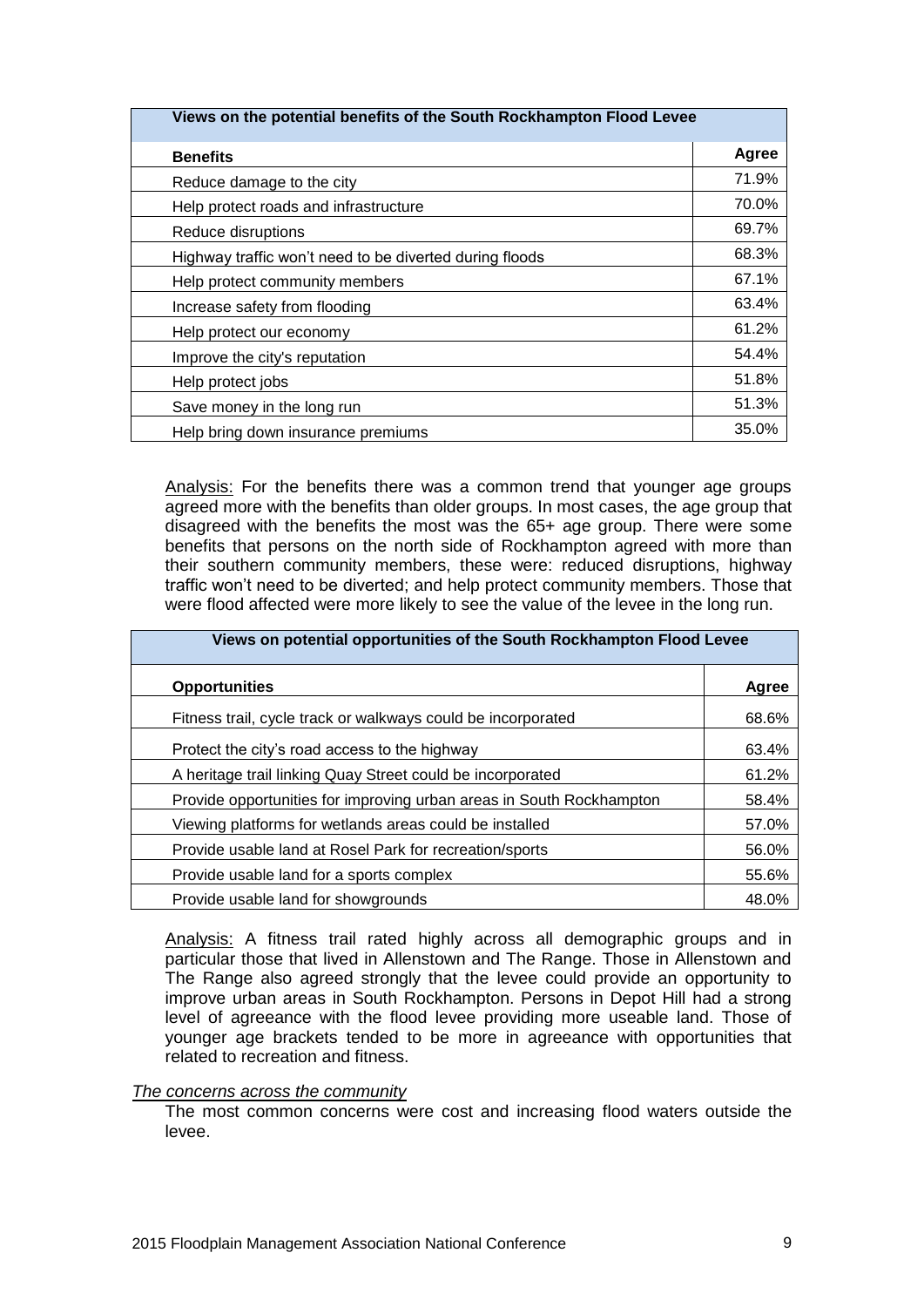

Analysis: Cost and the expense of the flood levee was the main concern across the community with over a quarter of all respondents indicating this. Further analysis provided that those that own a home, those not affected by floods and those that live in Depot Hill, The Range and West Rockhampton were the main drivers of this concern.

Increasing the floodwaters outside the levee was the second highest concern with over 20% of all respondents indicating this. Further analysis provides that for those persons that were older 55-64, and 65+ age brackets, this was a significant concern.

# *Community Engagement Register Undertaken*

166 persons undertook the community engagement register to date. The register asked various questions including closed and open-ended questions.



# **CE Register Number of responses = 166**

#### Analysis:

There was a strong level of respondents that disagreed (67.5%) with the idea that the South Rockhampton Flood Levee was a good long term investment, many of these persons were located in North Rockhampton. As detailed previously opt-in process may not necessarily reflect a representative view of the wider community.

# **Those that disagreed had the following concerns**

- 1. The displaced water will impact others.
- 2. Cost of the levee and the maintenance.
- 3. Rockhampton is on a flood plain.
- 4. Small amount of the community will benefit.
- 5. North Rockhampton will be affected.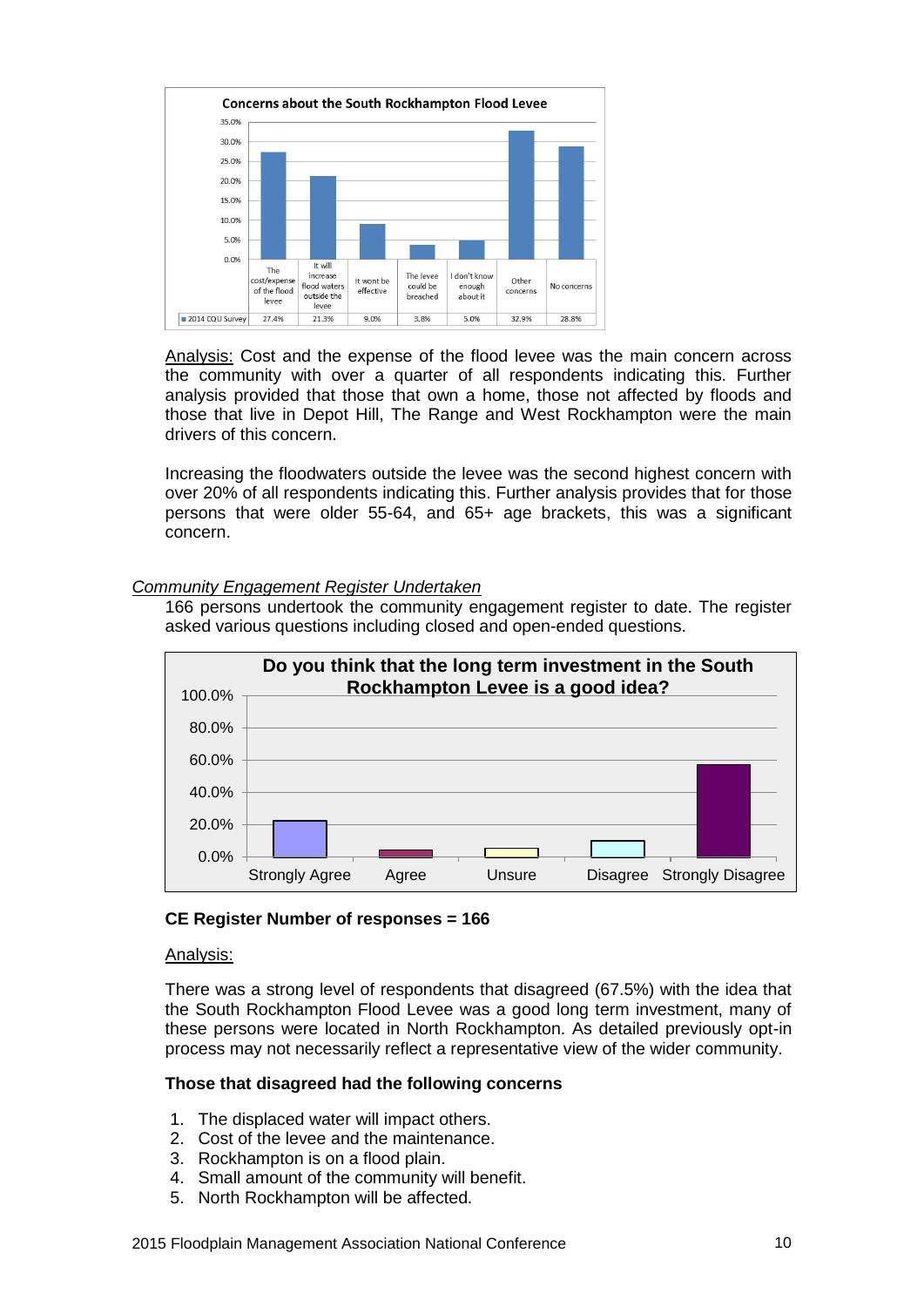- 6. Every flood is different.
- 7. Residents that bought in the area knew what they were getting into.
- 8. Other areas need funding more.
- 9. Drainage system within the levee system will fail.

10. The levee would act as a dam.

## **Top Five Answers – What are your initial thoughts of the South Rockhampton Flood Levee**

- 1. A waste of money.
- 2. A good idea, let's do it.
- 3. There should be a better way to mitigate against flooding.
- 4. The levee will provide inadequate protection.
- 5. Houses should not have been developed there.



# **CE Register Number of responses = 166**

Analysis:Spending a significant amount on a flood levee was still seen as the most preferred method. Those that disagreed with the South Rockhampton Flood Levee being a good investment had mixed views on which was the best option for this question.